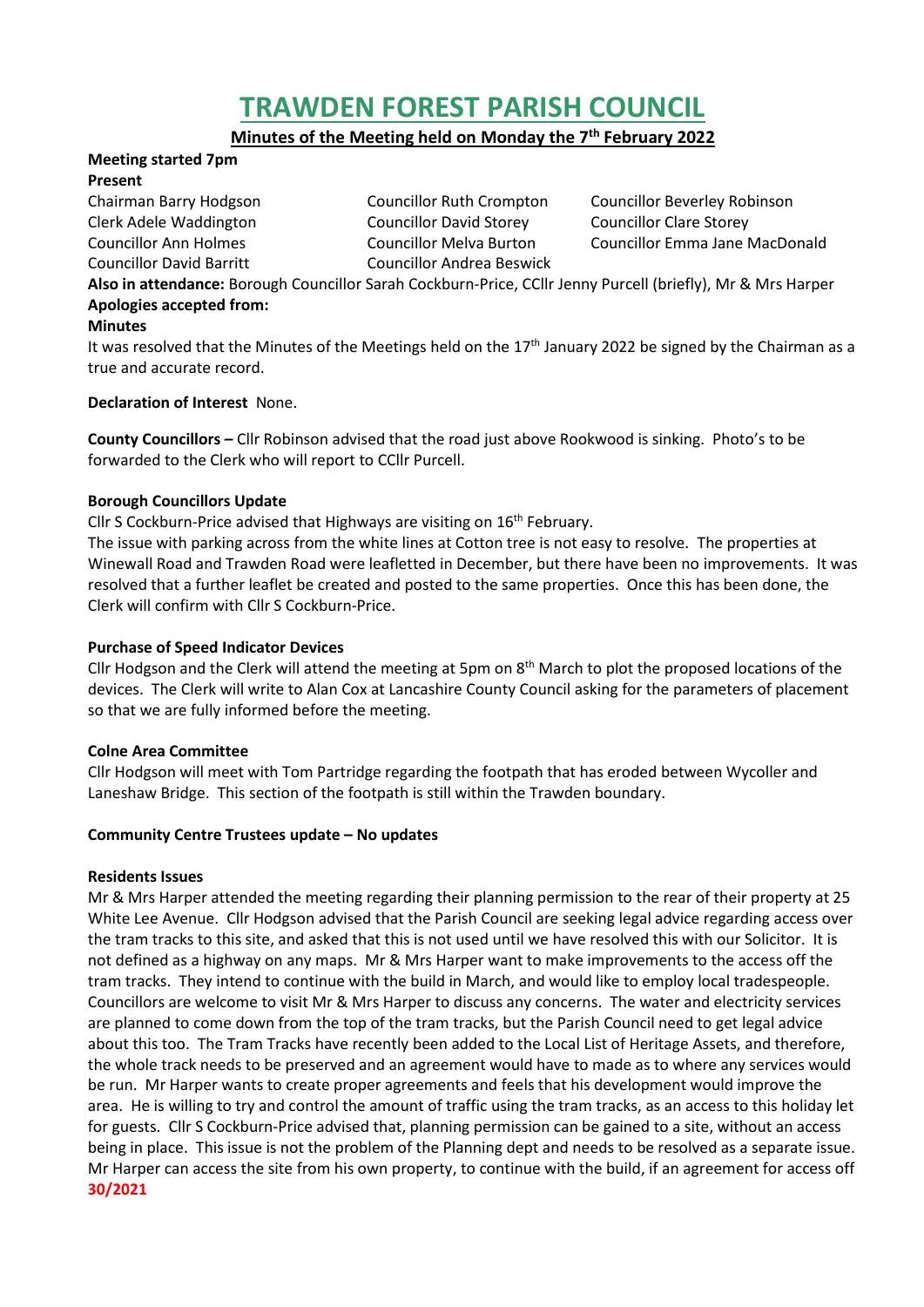the Tram Tracks is not reached prior to his commencement.

#### **Trawden in Bloom**

The application forms for the North West in Bloom competition have been received. It was resolved that the group would enter again. There would be 2 additional entries from residents; one for Back Lane and one for Hollin Hall.

Cllr Robinson thanked Cllr Hodgson for mending the muck spreader outside of the Community Centre.

# **Allotments/Garages**

The work on the trees that was identified during the inspection in autumn has now been completed. Mr Elliot's proposed constitution for the Allotments Association was welcomed by the Council. It was requested that Mr Elliot attend the March meeting.

# **Area at top of Tram Tracks**

It was resolved that the more thorough proposal for works should be approved. The Clerk to put this out via social media and the website to invite further quotes.

# **Transfer of Ball Grove Park**

The Clerk to order the trees and root barrier for delivery to Fleet Street as agreed with Phil Riley. Once trees are received, a planting date will be agreed.

# **Friends of Trawden Playground**

Councillors noted the minutes received and asked the Clerk go back to the group regarding point 6 - the young people would like a shelter. Cllr Robinson reported, several months ago, that young people have been using the summer house at the Peace Garden. Unfortunately, it has suffered some damage to the wooden panels on the door and the glass in one of the windows had been smashed. The Parish Council have had to foot the bill for these repairs. If this is used, it must be treated with respect.

#### **Clerks update**

It was resolved that the additional hours and expenses be paid.

#### **Trawden Forest Leisure trust**

It was suggested that Wycoller and the allotments should be included in any Leisure Trust. The Council needs to call a meeting to gauge interest from the community, as this would need volunteers from the whole Parish in order for it to be successful.

#### **Wall at Gladstone Terrace**

A resident has raised concerns about the maintenance of the wall at Gladstone Terrace, as it is in poor repair and a section has recently fallen into the road. It is thought that the owners of the properties on Gladstone Terrace own the wall. The Clerk to contact CCllr Purcell to raise the concerns.

#### **Councillors Information document**

It was resolved that this document be adopted. The Clerk and Cllr MacDonald were congratulated on the production of this.

#### **Location for a Defibrillator**

It was suggested that a defibrillator be located at the White Lea Head Club and the Recreation Ground. The Clerk to find the cost of these.

#### **Queen's Jubilee Fund and The Big Lunch**

It was resolved that the information regarding the Big Lunch be promoted. Any activities being held in the village will be supported by the Parish Council.

#### **31/2021**